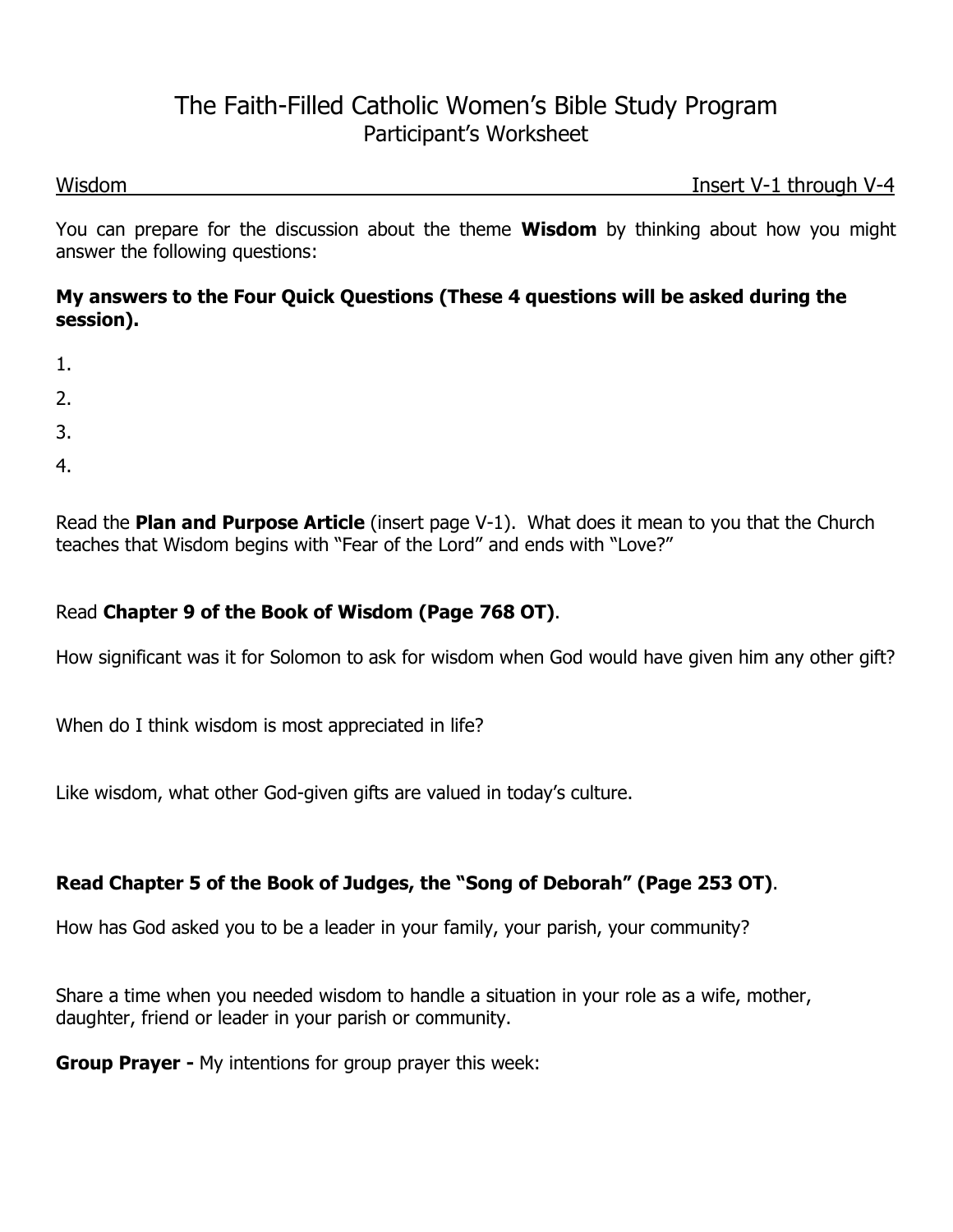# **Closing Prayer – The Litany of the Holy Spirit**

| Lord have mercy on us.                   | Lord have mercy on us.   |
|------------------------------------------|--------------------------|
| Christ have mercy on us.                 | Christ have mercy on us. |
| Lord have mercy on us.                   | Lord have mercy on us.   |
| Father All-Powerful,                     | Have mercy on us.        |
| Jesus, eternal Son of the Father,        |                          |
| Redeemer of the world,                   | Save us.                 |
| Spirit of the Father and the Son,        |                          |
| boundless life of both,                  | Sanctify us.             |
| Holy Trinity,                            | Hear Us.                 |
| Holy Spirit, who proceeds from           |                          |
| the Father and the son enter our hearts, | Enter our hearts.        |
| Holy Spirit who art equal to the Father  |                          |
| and the Son enter our hearts,            | Enter our hearts.        |
| Promise of God the Father,               | Have mercy on us.        |
| Ray of heavenly light,                   | Have mercy on us.        |
| Author of all good,                      | Have mercy on us.        |
| Source of heavenly water,                | Have mercy on us.        |
| Consuming fire,                          | Have mercy on us.        |
| Ardent charity,                          | Have mercy on us.        |
| Spiritual unction,                       | Have mercy on us.        |
| Spirit of love and truth,                | Have mercy on us.        |
| Spirit of wisdom and understanding,      | Have mercy on us.        |
| Spirit of counsel and fortitude,         | Have mercy on us.        |
| Spirit of knowledge and piety,           | Have mercy on us.        |
| Spirit of the Fear of the Lord,          | Have mercy on us.        |
| Spirit of grace and prayer,              | Have mercy on us.        |
| Spirit of peace and meekness,            | Have mercy on us.        |
| Spirit of modesty and innocence,         | Have mercy on us.        |
| Holy Spirit the Comforter,               | Have mercy on us.        |
| Holy Spirit the Sanctifier,              | Have mercy on us.        |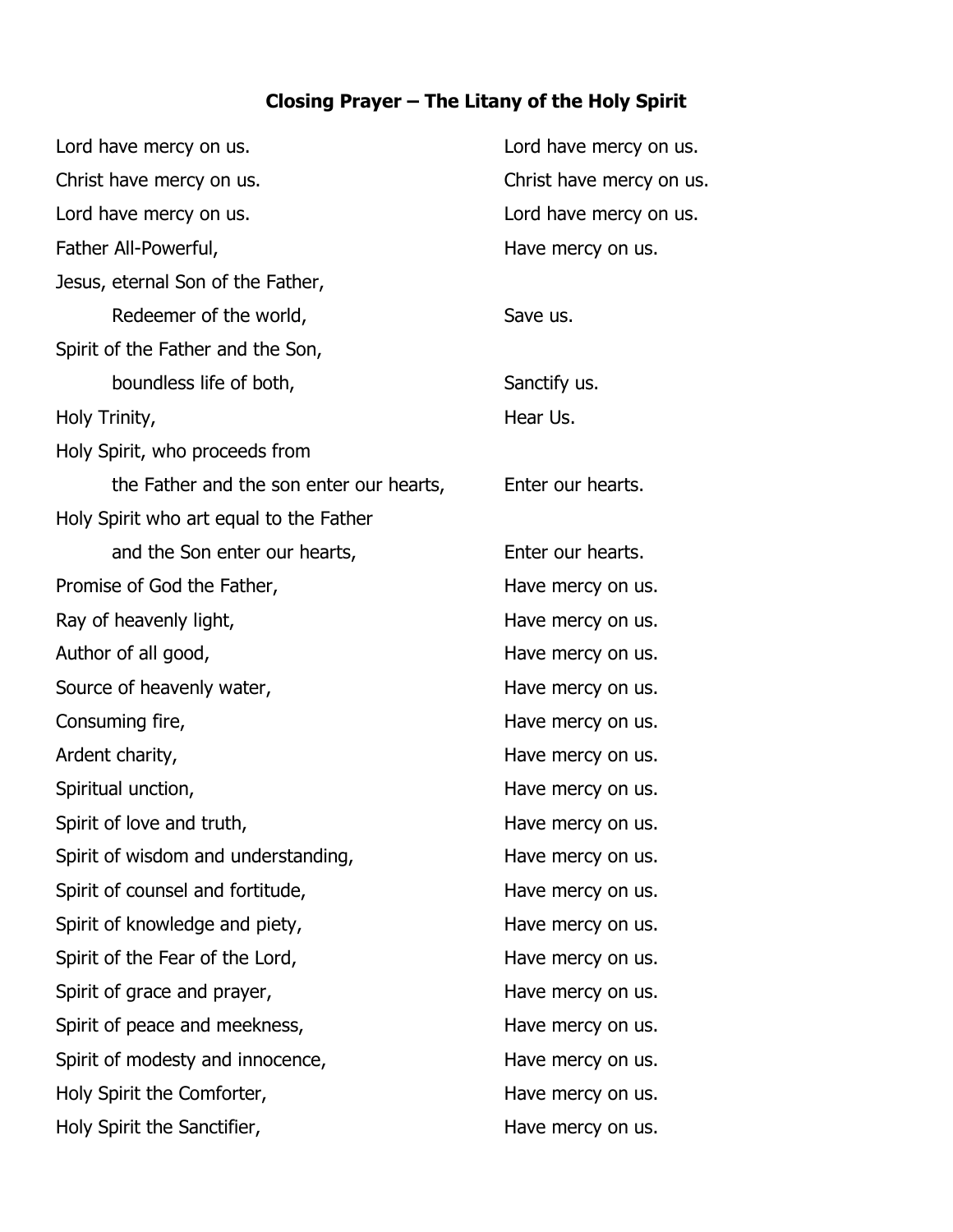| Holy Spirit who governs the Church,                 | Have mercy on us.                            |
|-----------------------------------------------------|----------------------------------------------|
| Gift of God the Most High,                          | Have mercy on us.                            |
| Spirit who fills the universe,                      | Have mercy on us.                            |
| Spirit of the adoption of the children of God,      | Have mercy on us.                            |
| Holy Spirit,                                        | Inspire us with horror of sin.               |
| Holy Spirit,                                        | Come and renew the face of the earth.        |
| Holy Spirit,                                        | Shed the light in our souls.                 |
| Holy Spirit,                                        | Engrave Thy law in our hearts.               |
| Holy Spirit,                                        | Open to us the treasures of Thy graces.      |
| Holy Spirit,                                        | Teach us to pray well.                       |
| Holy Spirit,                                        | Enlighten us with Thy heavenly inspirations. |
| Holy Spirit,                                        | Lead us in the way of salvation.             |
| Holy Spirit,                                        | Grant us the only necessary knowledge.       |
| Holy Spirit,                                        | Inspire in us the practice of good.          |
| Holy Spirit,                                        | Grant us the merits of all virtues.          |
| Holy Spirit,                                        | Make us persevere in justice.                |
| Holy Spirit,                                        | Be Thou our everlasting reward.              |
| Lamb of God who takes away                          |                                              |
| the sins of the world,                              | Send us Thy Holy Spirit.                     |
| Lamb of God who takes away                          |                                              |
| the sins of the world.                              | Pour down into our soul the gifts of the     |
|                                                     | Holy Spirit.                                 |
| Lamb of God who takes away                          |                                              |
| the sins of the world,                              | Grant us the spirit of wisdom and piety.     |
| Come, Holy Spirit! Fill the hearts of Thy faithful, | And enkindle in them the fire of Thy love.   |

Let Us Pray: Grant, O merciful Father, that Thy Divine Spirit may enlighten inflame and purify us, that He may penetrate us with His heavenly dew and make us fruitful in good works, through Our Lord Jesus Christ, Thy Son, who with Thee, in the unity of the same Spirit, lives and reigns forever and ever. Amen.